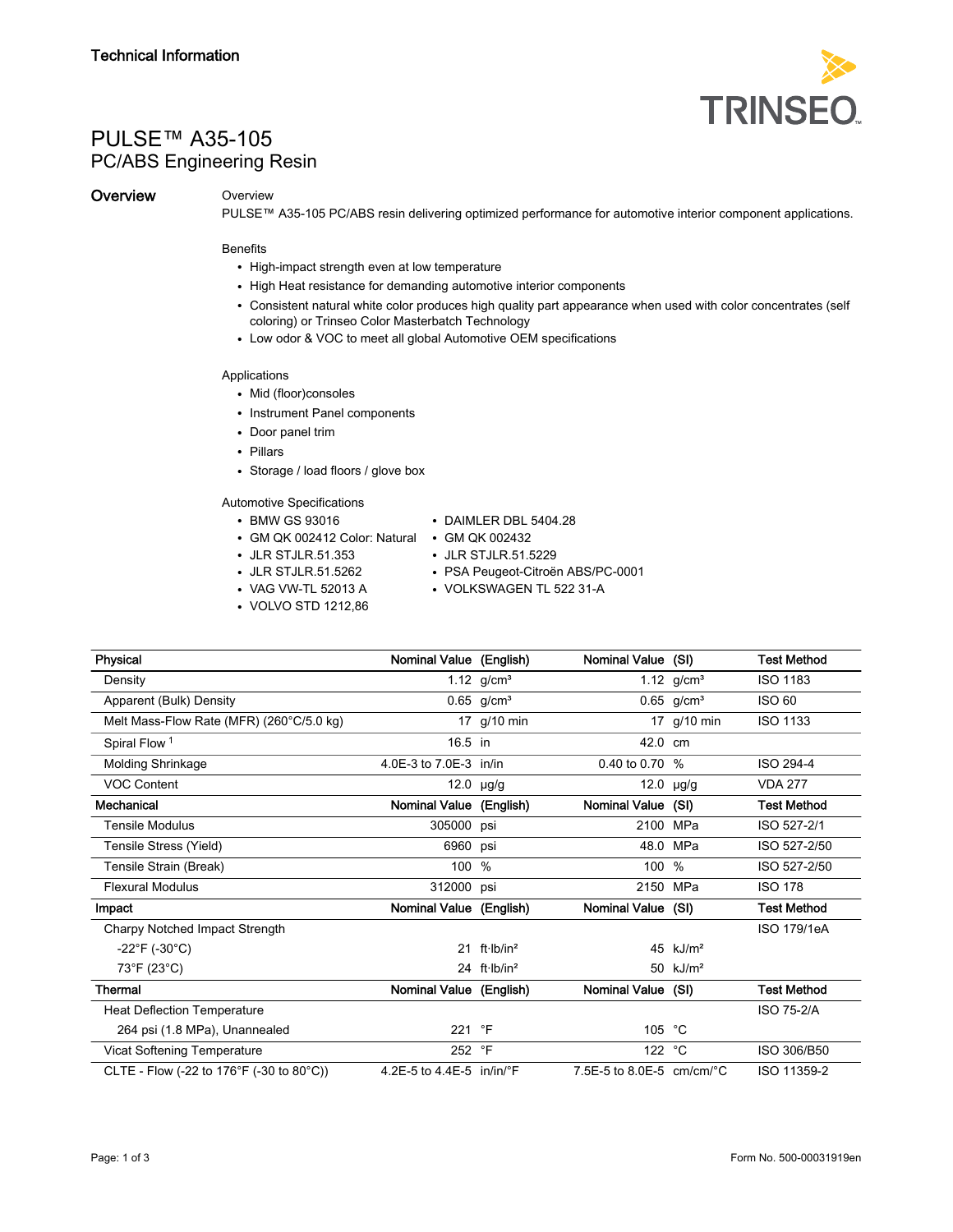| Injection                 | Nominal Value (English) | Nominal Value (SI)     |  |
|---------------------------|-------------------------|------------------------|--|
| <b>Drying Temperature</b> | 212 $\degree$ F         | 100 $°C$               |  |
| Drying Time               | 4.0 hr                  | 40 hr                  |  |
| Processing (Melt) Temp    | 491 to 536 °F           | 255 to 280 $\degree$ C |  |
| Mold Temperature          | 140 to 176 °F           | 60 to 80 $\degree$ C   |  |

# Notes

These are typical properties only and are not to be construed as specifications. Users should confirm results by their own tests.

<sup>1</sup> Melt Temperature: 500°F (260°C), Injection Pressure: 2.61E+4 psi (1.80E+3 bar)